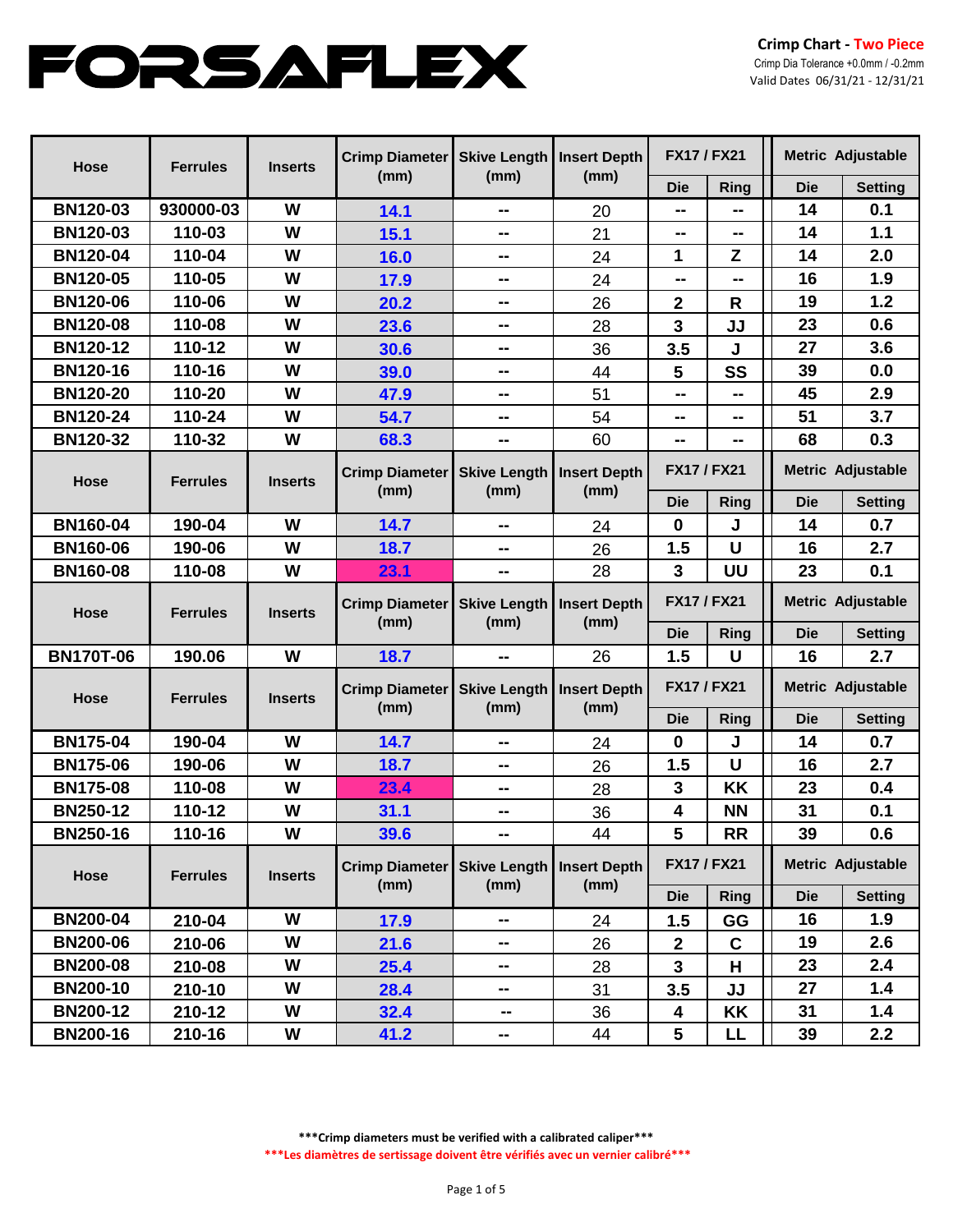| <b>Hose</b>      | <b>Ferrules</b> | <b>Inserts</b> | <b>Crimp Diameter</b><br>(mm) | Skive Length   Insert Depth<br>(mm)        | (mm) | <b>FX17/FX21</b>        |              | <b>Metric Adjustable</b> |                |
|------------------|-----------------|----------------|-------------------------------|--------------------------------------------|------|-------------------------|--------------|--------------------------|----------------|
|                  |                 |                |                               |                                            |      | <b>Die</b>              | Ring         | <b>Die</b>               | <b>Setting</b> |
| <b>BN220-04</b>  | 210-04          | W              | 17.0                          | ⊷                                          | 24   | 1                       | н            | 16                       | 1.0            |
| <b>BN220-04</b>  | 210-04          | W              | 17.0                          | --                                         | 24   | 1.5                     | S            | 16                       | 1.0            |
| <b>BN220-05</b>  | 210-05          | W              | 19.3                          | --                                         | 24   | 1.5                     | H            | 19                       | 0.3            |
| <b>BN220-06</b>  | 210-06          | W              | 20.6                          | --                                         | 26   | $\mathbf{2}$            | EE           | 19                       | 1.6            |
| <b>BN220-08</b>  | 210-08          | W              | 24.5                          | ⊷                                          | 28   | $\overline{\mathbf{3}}$ | P            | 23                       | 1.5            |
| <b>BN220-10</b>  | 210-10          | W              | 28.0                          | --                                         | 31   | 3.5                     | $\mathsf{V}$ | 27                       | 1.0            |
| <b>BN220-12</b>  | 210-12          | W              | 32.0                          | --                                         | 36   | 4                       | $\mathsf{V}$ | 31                       | 1.0            |
| <b>BN220-16</b>  | 210-16          | W              | 40.5                          | --                                         | 44   | 5                       | <b>NN</b>    | 39                       | 1.5            |
| <b>BN220-20</b>  | 210-20          | W              | 51.8                          | $\sim$                                     | 51   | 6                       | <b>RR</b>    | 51                       | 0.8            |
| <b>BN220-24</b>  | 210-24          | W              | 58.4                          | --                                         | 54   | --                      | --           | 56                       | 2.4            |
| <b>BN220-32</b>  | 210-32          | W              | 72.3                          | --                                         | 60   | --                      | --           | 69                       | 3.3            |
| <b>Hose</b>      | <b>Ferrules</b> | <b>Inserts</b> | <b>Crimp Diameter</b><br>(mm) | <b>Skive Length   Insert Depth</b><br>(mm) | (mm) | <b>FX17/FX21</b>        |              | <b>Metric Adjustable</b> |                |
|                  |                 |                |                               |                                            |      | <b>Die</b>              | Ring         | <b>Die</b>               | <b>Setting</b> |
| <b>BN250-04</b>  | 110-04          | W              | 16.1                          | ⊷                                          | 24   | 1                       | Z            | 16                       | 0.1            |
| <b>BN250-06</b>  | 110-06          | W              | 20.1                          | --                                         | 26   | $\mathbf 2$             | HH           | 19                       | 1.1            |
| <b>BN250-08</b>  | 110-08          | W              | 23.7                          | --                                         | 28   | 3                       | JJ           | 23                       | 0.7            |
| <b>BN250-10</b>  | 110-10          | W              | 27.0                          | --                                         | 31   | 3.5                     | <b>NN</b>    | 27                       | 0.0            |
| <b>BN250-12</b>  | 110-12          | W              | 31.1                          | --                                         | 36   | 4                       | <b>NN</b>    | 31                       | 0.1            |
| <b>BN250-16</b>  | 110-16          | W              | 39.6                          | н.                                         | 44   | 5                       | <b>RR</b>    | 39                       | 0.6            |
| <b>BN250-20</b>  | 110-20          | W              | 47.9                          | --                                         | 51   | --                      | --           | 45                       | 2.9            |
| <b>Hose</b>      | <b>Ferrules</b> | <b>Inserts</b> | <b>Crimp Diameter</b><br>(mm) | <b>Skive Length   Insert Depth</b><br>(mm) | (mm) | <b>FX17/FX21</b>        |              | Metric Adjustable        |                |
|                  |                 |                |                               |                                            |      | <b>Die</b>              | <b>Ring</b>  | <b>Die</b>               | <b>Setting</b> |
| <b>BN270T-06</b> | 110-06          | W              | 20.2                          | --                                         | 24   |                         |              | 19                       | 1.2            |
| <b>BN270T-08</b> | 110-08          | W              | 24.0                          | --                                         | 26   |                         |              | 23                       | 1.0            |
| <b>Hose</b>      | <b>Ferrules</b> | <b>Inserts</b> | <b>Crimp Diameter</b><br>(mm) | <b>Skive Length   Insert Depth</b><br>(mm) | (mm) | <b>FX17/FX21</b>        |              | Metric Adjustable        |                |
|                  |                 |                |                               |                                            |      | <b>Die</b>              | Ring         | <b>Die</b>               | Setting        |
| <b>BN300-04</b>  | 110-04          | W              | 15.9                          | $\sim$                                     | 24   | 1                       | P            | 14                       | 1.9            |
| <b>BN300-06</b>  | 110-06          | W              | 20.2                          | $\sim$                                     | 26   | $\overline{\mathbf{2}}$ | $\mathsf{R}$ | 19                       | 1.2            |
| <b>BN300-08</b>  | 110-08          | W              | 23.6                          | ⊷                                          | 28   | 3                       | JJ           | 23                       | 0.6            |
| <b>BN300-10</b>  | 110-10          | W              | 27.0                          | $\sim$                                     | 31   | $\overline{\mathbf{3}}$ | $\mathbf N$  | 27                       | 0.0            |
| <b>BN300-12</b>  | 110-12          | W              | 31.2                          | н.                                         | 36   | 4                       | <b>PP</b>    | 31                       | 0.2            |
| <b>BN300-12</b>  | 210-12          | W              | 32.1                          | $\sim$                                     | 36   | 4                       | ${\bf S}$    | 31                       | 1.1            |
| <b>BN300-16</b>  | 110-16          | W              | 39.0                          | $\sim$                                     | 44   | 5                       | SS           | 39                       | 0.0            |
| <b>BN300-20</b>  | 110-20          | W              | 46.9                          | н.                                         | 51   |                         |              |                          |                |
| <b>BN300-24</b>  | 110-24          | W              | 54.1                          | $\sim$                                     | 54   |                         |              |                          |                |
| <b>BN300-32</b>  | 110-32          | W              | 67.5                          | н.                                         | 60   |                         |              |                          |                |

**\*\*\*Crimp diameters must be verified with a calibrated caliper\*\*\***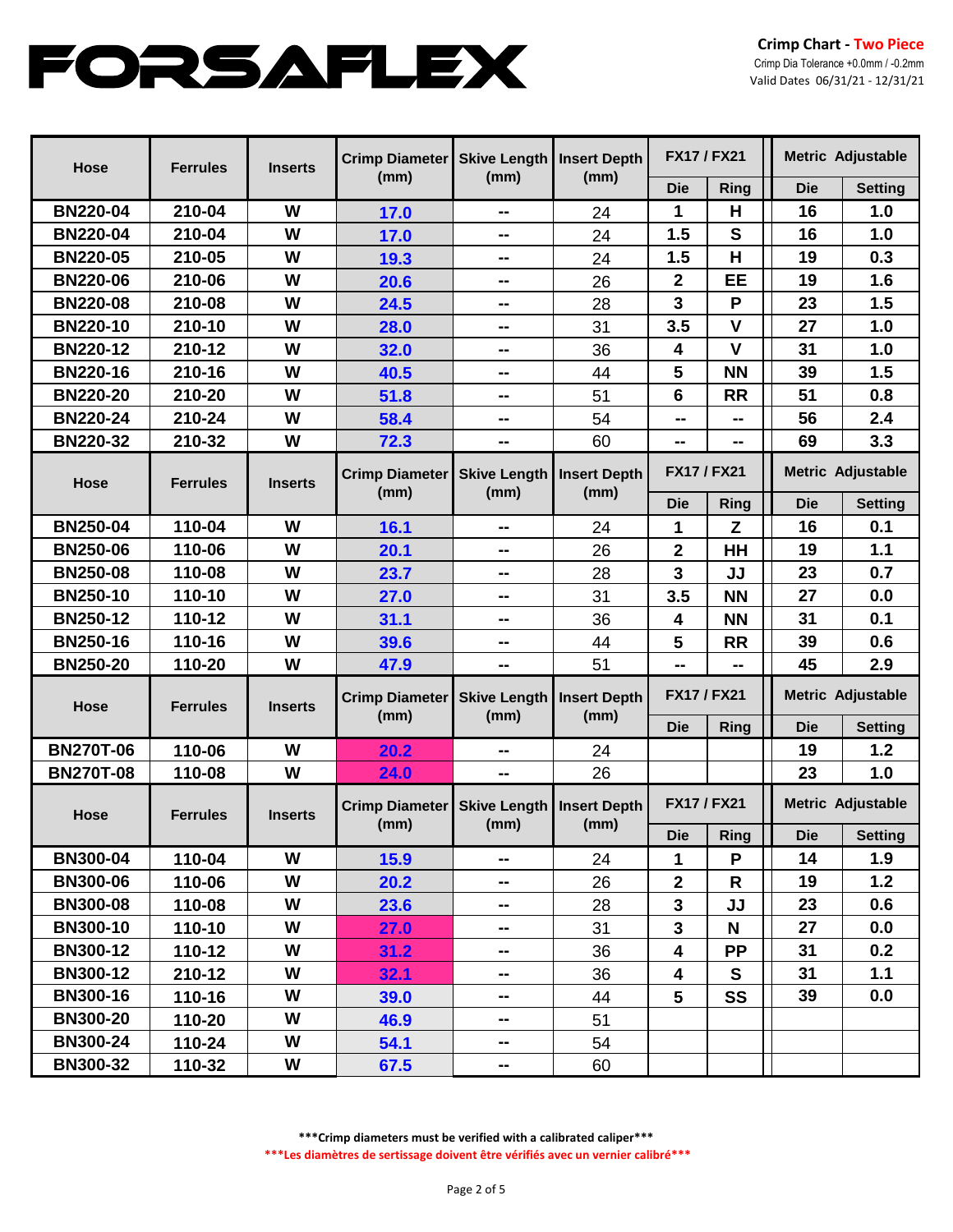| <b>Hose</b>       | <b>Ferrules</b> | <b>Inserts</b> | <b>Crimp Diameter</b>         | Skive Length   Insert Depth<br>(mm) | (mm)                        | <b>FX17 / FX21</b>      |              | <b>Metric Adjustable</b> |                |
|-------------------|-----------------|----------------|-------------------------------|-------------------------------------|-----------------------------|-------------------------|--------------|--------------------------|----------------|
|                   |                 |                | (mm)                          |                                     |                             | <b>Die</b>              | Ring         | <b>Die</b>               | <b>Setting</b> |
| SN300-06          | 460-06          | W              | 22.5                          | 22.0                                | 26                          | 2                       | B            | 19                       | 3.5            |
| SN300-08          | 460-08          | W              | 25.3                          | 24.0                                | 28                          | $\mathbf{3}$            | Н            | 23                       | 2.3            |
| SN300-10          | 460-10          | W              | 29.5                          | 26.5                                | 32                          | 3.5                     | Q            | 27                       | 2.5            |
| SN300-12          | 460-12          | W              | 33.5                          | 30.0                                | 36                          | $\overline{\mathbf{4}}$ | EE           | 31                       | 2.5            |
| SN300-16          | 460-16          | W              | 40.8                          | <b>38.0</b>                         | 44                          | 5                       | <b>MM</b>    | 39                       | 1.8            |
| SN300-20          | 464-20          | W              | 49.4                          | 45.0                                | 51                          | --                      | --           |                          |                |
| SN300-24          | 464-24          | W              | 57.3                          | 50.0                                | 54                          | --                      | --           | 56                       | 1.3            |
| SN300-32          | 464-32          | W              |                               | 55.0                                | 60                          | --                      | --           |                          |                |
| <b>Hose</b>       | <b>Ferrules</b> | <b>Inserts</b> | <b>Crimp Diameter</b>         | Skive Length   Insert Depth         |                             | <b>FX17/FX21</b>        |              | <b>Metric Adjustable</b> |                |
|                   |                 |                | (mm)                          | (mm)                                | (mm)                        | <b>Die</b>              | <b>Ring</b>  | <b>Die</b>               | <b>Setting</b> |
| <b>PW4000B-04</b> | 190-04          | W              | 14.7                          | --                                  | 24                          | $\mathbf 0$             | J            | 14                       | 0.7            |
| <b>PW4000B-06</b> | 190-06          | W              | 18.7                          | --                                  | 26                          | 1.5                     | Q            | 16                       | 2.7            |
| <b>PW4000Y-06</b> | 190-06          | W              | 18.7                          | --                                  | 26                          | 1.5                     | Q            | 16                       | 2.7            |
| <b>PW6000G-06</b> | 110-06          | W              | 20.1                          | --                                  | 28                          | $\overline{2}$          | R            | 19                       | $1.1$          |
| <b>Hose</b>       | <b>Ferrules</b> | <b>Inserts</b> | <b>Crimp Diameter</b><br>(mm) | Skive Length<br>(mm)                | <b>Insert Depth</b><br>(mm) | <b>FX17 / FX21</b>      |              | <b>Metric Adjustable</b> |                |
|                   |                 |                |                               |                                     |                             | <b>Die</b>              | <b>Ring</b>  | <b>Die</b>               | <b>Setting</b> |
| 720-03            | 170-03          | W              | 12.9                          | --                                  | 22                          | $\mathbf 0$             | HH           | 12                       | 0.9            |
| 720-04            | 170-04          | W              | 15.2                          | --                                  | 24                          | 1                       | KK           | 14                       | 1.2            |
| 720-05            | 170-05          | W              | 17.3                          | --                                  | 24                          | 1.5                     | $\mathsf{V}$ | 16                       | 1.3            |
| 720-06            | 170-06          | W              | 19.4                          | --                                  | 26                          | 1.5                     | H            | 19                       | 0.4            |
| 720-08            | 170-08          | W              | 23.7                          | --                                  | 28                          | $\overline{3}$          | JJ           | 23                       | 0.7            |
| <b>Hose</b>       | <b>Ferrules</b> | <b>Inserts</b> | <b>Crimp Diameter</b><br>(mm) | Skive Length   Insert Depth<br>(mm) | (mm)                        | <b>FX17 / FX21</b>      |              | <b>Metric Adjustable</b> |                |
|                   |                 |                |                               |                                     |                             | <b>Die</b>              | Ring         | <b>Die</b>               | <b>Setting</b> |
| 711/711T-04       | 170-04          | W              | 15.6                          | --                                  | 24                          | 1                       | R            | 14                       | 1.6            |
| 711/711T-06       | 170-06          | W              | 19.2                          | --                                  | 26                          | 1.5                     | H            | 19                       | 0.2            |
| 711/711T-08       | 170-08          | W              | 23.4                          | --                                  | 28                          | $\mathbf{3}$            | KK           | 23                       | 0.4            |
| Hose              | <b>Ferrules</b> | <b>Inserts</b> | Crimp Diameter<br>(mm)        | <b>Skive Length</b><br>(mm)         | <b>Insert Depth</b>         | <b>FX17 / FX21</b>      |              | <b>Metric Adjustable</b> |                |
|                   |                 |                |                               |                                     | (mm)                        | <b>Die</b>              | Ring         | <b>Die</b>               | <b>Setting</b> |
| 725-03            | 170-03          | W              |                               |                                     |                             |                         |              |                          |                |
| 725-04            | 170-04          | W              | 15.1                          | --                                  | 24                          | 1                       | KK           | 14                       | $1.1$          |
| 725-06            | 170-06          | W              | <b>19.0</b>                   | --                                  | 26                          | --                      |              | 16                       | 3.0            |
| 725-08            | 170-08          | W              | 22.5                          | --                                  | 28                          | --                      | --           | 19                       | 3.5            |
| 725-12            | 170-12          | W              | <b>30.0</b>                   | --                                  | 36                          | −−                      | ⊷            | 27                       | 3.0            |

**\*\*\*Crimp diameters must be verified with a calibrated caliper\*\*\***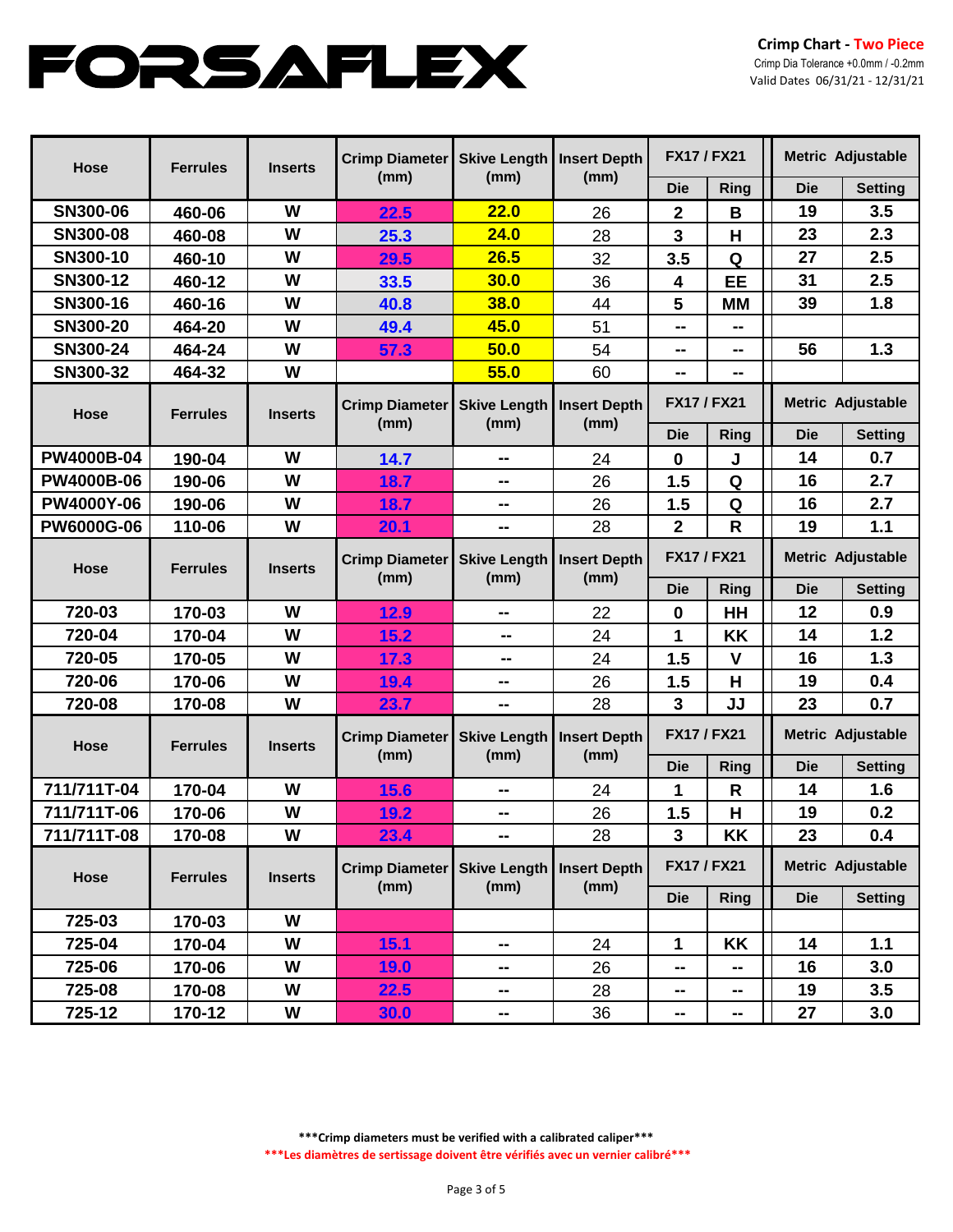| <b>Hose</b>     | <b>Ferrules</b> | <b>Inserts</b> | <b>Crimp Diameter</b><br>(mm) | Skive Length   Insert Depth<br>(mm)        | (mm)                        | <b>FX17/FX21</b>   |              | Metric Adjustable        |                          |
|-----------------|-----------------|----------------|-------------------------------|--------------------------------------------|-----------------------------|--------------------|--------------|--------------------------|--------------------------|
|                 |                 |                |                               |                                            |                             | <b>Die</b>         | Ring         | <b>Die</b>               | <b>Setting</b>           |
| <b>HN-12</b>    | 110-12          | W              | 32.2                          | ⊷                                          | 36                          | 4                  | $\mathsf{V}$ | 31                       | 1.2                      |
| <b>HN-16</b>    | 110-16          | W              | 39.1                          | --                                         | 44                          | 5.0                | SS           | 39                       | 0.1                      |
| <b>HN-20</b>    | 110-20          | W              | 47.5                          | --                                         | 51                          | --                 | --           | 45                       | 2.5                      |
| <b>HN-24</b>    | 110-24          | W              | 53.7                          | --                                         | 54                          | --                 | --           | 48                       | 5.7                      |
| <b>HN-32</b>    | 110-32          | W              | 67.8                          | --                                         | 60                          | --                 | --           | 65                       | 2.8                      |
| <b>Hose</b>     | <b>Ferrules</b> | <b>Inserts</b> | <b>Crimp Diameter</b><br>(mm) | <b>Skive Length   Insert Depth</b><br>(mm) | (mm)                        | <b>FX17 / FX21</b> |              |                          | <b>Metric Adjustable</b> |
|                 |                 |                |                               |                                            |                             | <b>Die</b>         | Ring         | <b>Die</b>               | <b>Setting</b>           |
| <b>HXP-12</b>   | 210-12          | W              | 33.0                          | --                                         | 36                          | 4                  | SS           | 31                       | 2.0                      |
| <b>HXP-16</b>   | 210-16          | W              | 41.9                          | --                                         | 44                          | 5.2                | <b>RR</b>    | 39                       | 2.9                      |
| <b>HXP-20</b>   | 210-20          | W              | 50.9                          | $\sim$                                     | 51                          | 6.0                | OO           | 48                       | 2.9                      |
| <b>HXP-24</b>   | 210-24          | W              | 57.5                          | --                                         | 54                          | --                 | --           | 56                       | 1.5                      |
| <b>HXP-32</b>   | 210-32          | W              | 69.0                          | --                                         | 60                          | --                 | --           | 69                       | 0.0                      |
| <b>Hose</b>     | <b>Ferrules</b> | <b>Inserts</b> | <b>Crimp Diameter</b><br>(mm) | <b>Skive Length   Insert Depth</b><br>(mm) | (mm)                        | <b>FX17 / FX21</b> |              | Metric Adjustable        |                          |
|                 |                 |                |                               |                                            |                             | <b>Die</b>         | Ring         | <b>Die</b>               | <b>Setting</b>           |
| HJ100-04        | 210-04          | W              | 17.9                          | ⊷                                          | 24                          | 1.5                | GG           | 16                       | 1.9                      |
| HJ100-06        | 210-06          | W              | 21.6                          | --                                         | 26                          | $\overline{2}$     | $\mathbf C$  | 19                       | 2.6                      |
| <b>Hose</b>     | <b>Ferrules</b> | <b>Inserts</b> | <b>Crimp Diameter</b><br>(mm) | <b>Skive Length</b><br>(mm)                | <b>Insert Depth</b><br>(mm) | <b>FX17/FX21</b>   |              | <b>Metric Adjustable</b> |                          |
|                 |                 |                |                               |                                            |                             | <b>Die</b>         | <b>Ring</b>  | <b>Die</b>               | <b>Setting</b>           |
| FS100-04        | 110-04          | W              | 16.0                          | --                                         | 24                          | 1                  | Z            | 16                       | 0.0                      |
| <b>FS100-08</b> | 110-08          | W              | 23.6                          | --                                         | 28                          | 3                  | JJ           | 23                       | 0.6                      |
| FS100-12        | 110-12          | W              | 30.6                          | --                                         | 36                          | 3.5                | J            | 27                       | 3.6                      |
| FS100-16        | 110-16          | W              | 39.0                          | $\sim$                                     | 44                          | 5                  | SS           | 39                       | 0.0                      |
| <b>Hose</b>     | <b>Ferrules</b> | <b>Inserts</b> | <b>Crimp Diameter</b><br>(mm) | <b>Skive Length   Insert Depth</b><br>(mm) | (mm)                        | <b>FX17/FX21</b>   |              | Metric Adjustable        |                          |
|                 |                 |                |                               |                                            |                             | <b>Die</b>         | Ring         | <b>Die</b>               | <b>Setting</b>           |
| <b>TBR-03</b>   | U7000-03        | W              | 11.6                          | --                                         | 22                          | --                 | $\sim$       | 10                       | 1.6                      |
| <b>TBR-04</b>   | U7000-04        | W              | 13.0                          | н.                                         | 24                          | $\mathbf 0$        | <b>FF</b>    | 12                       | 1.0                      |
| <b>TBR-05</b>   | U7000-05        | W              | 15.7                          | н.                                         | 24                          | 1                  | EE           | 14                       | 1.7                      |
| <b>TBR-06</b>   | U7000-06        | W              | 16.7                          | н.                                         | 26                          | 1.5                | Y            | 16                       | 0.7                      |
| <b>TBR-08</b>   | U7000-08        | W              | 21.1                          | $\sim$                                     | 28                          | $\mathbf{2}$       | Q            | 19                       | 2.1                      |
| <b>TBR-10</b>   | U7000-10        | W              | 23.3                          | н.                                         | 32                          | $\mathbf{3}$       | $\mathbf C$  | 23                       | 0.3                      |
| <b>TBR-12</b>   | U7000-12        | W              | 25.4                          | $\sim$                                     | 36                          | $\mathbf{3}$       | H            | 23                       | 2.4                      |
| <b>TBR-16</b>   | U7000-16        | W              | 33.1                          | ⊷                                          | 44                          | 4.5                | <b>SS</b>    | 31                       | 2.1                      |

**\*\*\*Crimp diameters must be verified with a calibrated caliper\*\*\***